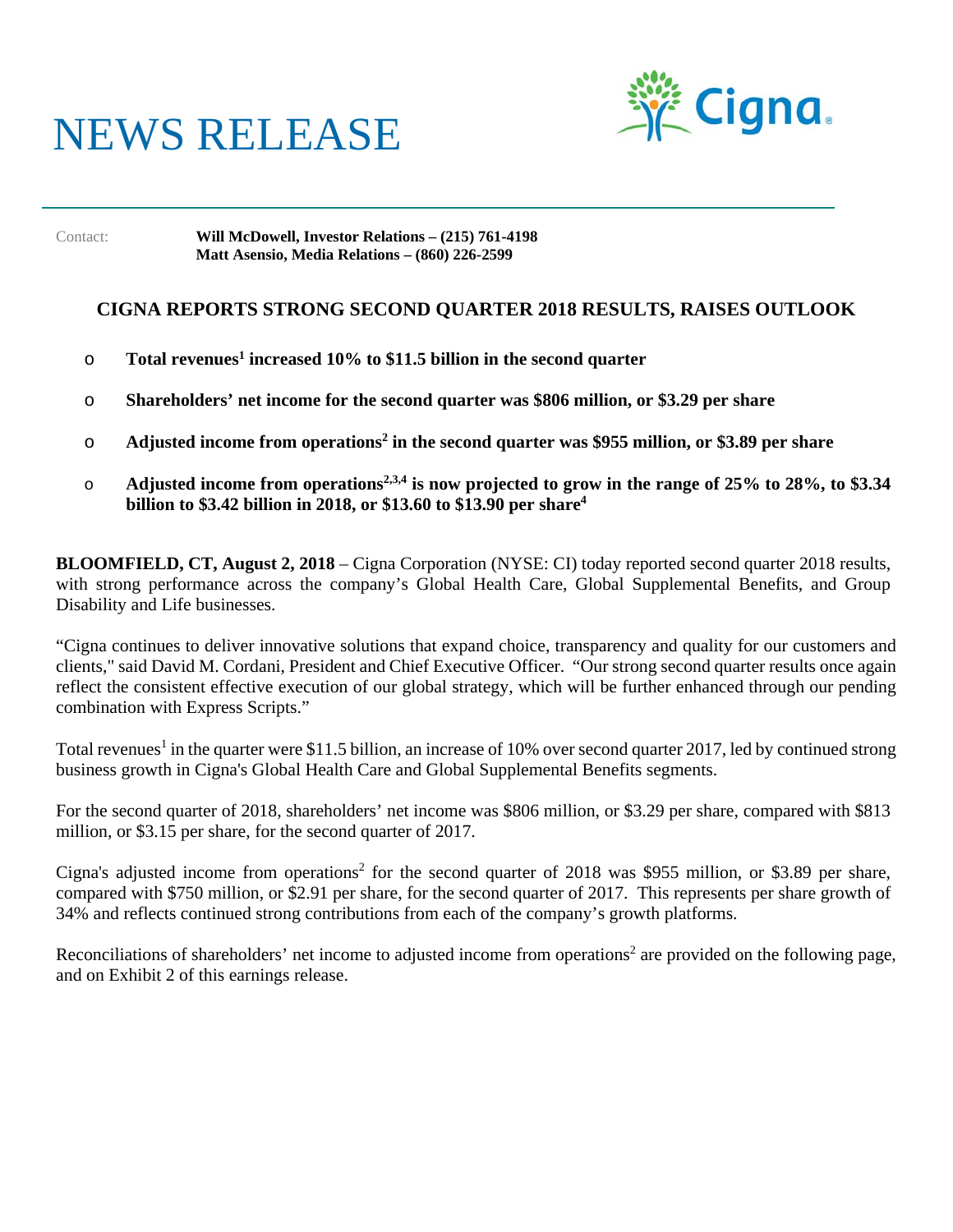### **CONSOLIDATED HIGHLIGHTS**

The following table includes highlights of results and reconciliations of total revenues to consolidated operating revenues<sup>5</sup> and shareholders' net income to adjusted income from operations<sup>2</sup>:

#### Consolidated Financial Results<sup>1</sup> (dollars in millions):

|                                                               |               | <b>Three Months Ended</b> |              | <b>Six Months</b><br><b>Ended</b> |               |                 |
|---------------------------------------------------------------|---------------|---------------------------|--------------|-----------------------------------|---------------|-----------------|
|                                                               |               | <b>June 30,</b>           |              | March 31,                         |               | <b>June 30,</b> |
|                                                               |               | 2018                      | 2017         | 2018                              |               | 2018            |
|                                                               |               |                           |              |                                   |               |                 |
| <b>Total Revenues</b>                                         | $\mathcal{S}$ | 11,477                    | \$<br>10,425 | \$<br>11,380                      | $\mathbb{S}$  | 22,857          |
| Net Realized Investment (Gains) Losses                        |               | 23                        | (51)         | 35                                |               | 58              |
| Consolidated Operating Revenues <sup>5</sup>                  | $\mathcal{S}$ | 11,500                    | \$<br>10,374 | \$<br>11,415                      | $\mathcal{S}$ | 22,915          |
| <b>Consolidated Earnings, Net of Taxes</b>                    |               |                           |              |                                   |               |                 |
| Shareholders' Net Income                                      | \$            | 806                       | \$<br>813    | \$<br>915                         | - \$          | 1,721           |
| Net Realized Investment (Gains) Losses <sup>2</sup>           |               | 22                        | (34)         | 25                                |               | 47              |
| Amortization of Other Acquired Intangible Assets <sup>2</sup> |               | 18                        | 18           | 20                                |               | 38              |
| Special Items <sup>2</sup>                                    |               | 109                       | (47)         | 50                                |               | 159             |
| Adjusted Income from Operations <sup>2</sup>                  |               | 955                       | \$<br>750    | \$<br>1,010                       | \$            | 1,965           |
|                                                               |               |                           |              |                                   |               |                 |
| Shareholders' Net Income, per share                           |               | 3.29                      | \$<br>3.15   | \$<br>3.72                        | \$            | 7.01            |
| Adjusted Income from Operations <sup>2</sup> , per share      | \$            | 3.89                      | \$<br>2.91   | \$<br>4.11                        | \$            | 8.00            |

- Cash and marketable investments at the parent company were \$1.2 billion at June 30, 2018 and December 31, 2017.
- Year to date, as of August 1, 2018, the company repurchased 1.3 million shares of common stock for approximately \$275 million. The company does not expect to conduct additional share repurchases prior to closing of the Express Scripts combination.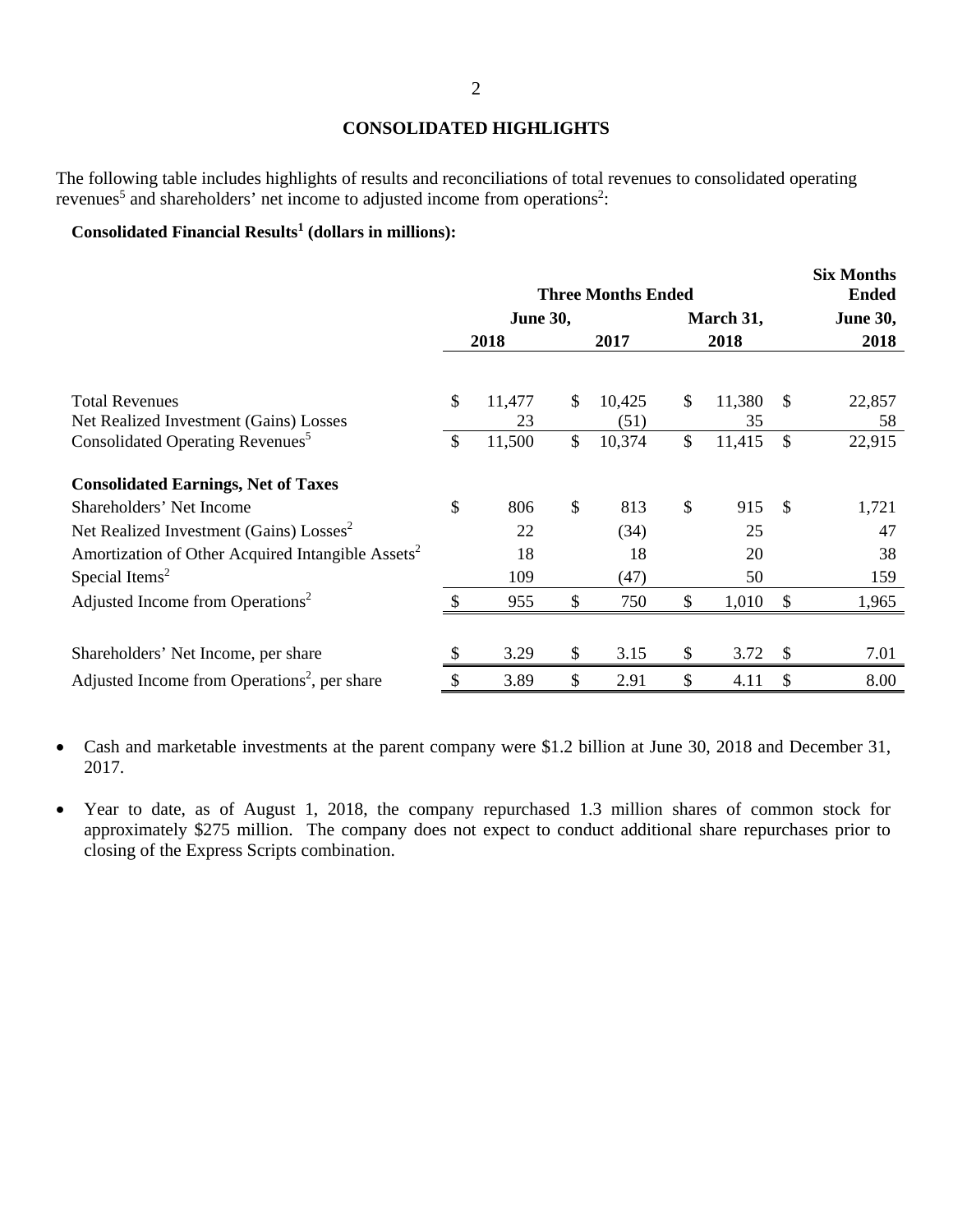3

#### **HIGHLIGHTS OF SEGMENT RESULTS**

See Exhibit 2 for a reconciliation of shareholders' net income to adjusted income (loss) from operations<sup>2</sup>.

#### **Global Health Care**

This segment includes Cigna's Commercial and Government businesses that deliver medical and specialty health care products and services to domestic and multi-national clients and customers using guaranteed cost, retrospectively experience-rated and administrative services only ("ASO") funding arrangements. Specialty health care includes behavioral, dental, disease and medical management, stop loss and pharmacy-related products and services.

#### **Financial Results (dollars in millions, customers in thousands):**

|                                              | <b>Three Months Ended</b> | <b>Six Months</b><br><b>Ended</b> |       |    |           |                 |
|----------------------------------------------|---------------------------|-----------------------------------|-------|----|-----------|-----------------|
|                                              |                           | <b>June 30,</b>                   |       |    | March 31, | <b>June 30,</b> |
|                                              | 2018                      |                                   | 2017  |    | 2018      | 2018            |
|                                              |                           |                                   |       |    |           |                 |
| <b>Operating Revenues</b>                    | \$<br>9,150               | S.                                | 8,192 | S. | 9.089     | \$<br>18,239    |
| Adjusted Income from Operations <sup>2</sup> | \$<br>789                 | \$                                | 591   | S  | 871       | \$<br>1,660     |
| Adjusted Margin, After-Tax <sup>6</sup>      | 8.6%                      |                                   | 7.2%  |    | 9.6%      | 9.1%            |

|                        | As of the Periods Ended |        |           |              |
|------------------------|-------------------------|--------|-----------|--------------|
|                        | <b>June 30,</b>         |        | March 31, | December 31, |
| Customers:             | 2018                    | 2017   | 2018      | 2017         |
| Commercial             | 15,752                  | 15,163 | 15,750    | 15,420       |
| Government             | 484                     | 491    | 484       | 487          |
| Medical <sup>7</sup>   | 16,236                  | 15,654 | 16,234    | 15,907       |
| <b>Behavioral Care</b> | 27,069                  | 26,014 | 26,998    | 26,849       |
| Dental                 | 16,506                  | 15,760 | 16,521    | 15,801       |
| Pharmacy               | 8,794                   | 8,902  | 8,796     | 8,960        |
| Medicare Part D        | 771                     | 823    | 784       | 821          |

- Second quarter 2018 operating revenues increased 12% relative to second quarter 2017, driven by Commercial customer growth and expansion of specialty relationships, as well as premium increases consistent with underlying cost trends.
- Cigna's medical customer base<sup>7</sup> at the end of second quarter 2018 totaled 16.2 million, an increase of 329,000 customers year to date, driven by continued organic growth in our Select, Middle Market, and Individual segments.
- Second quarter 2018 adjusted income from operations<sup>2</sup> and adjusted margin, after-tax<sup>6</sup> reflect medical and specialty business growth, strong medical cost performance, a lower tax rate and favorable prior year reserve development. Prior year reserve development for second quarter 2018, first quarter 2018, and second quarter 2017 on an after-tax basis was \$23 million, \$43 million, and \$36 million, respectively.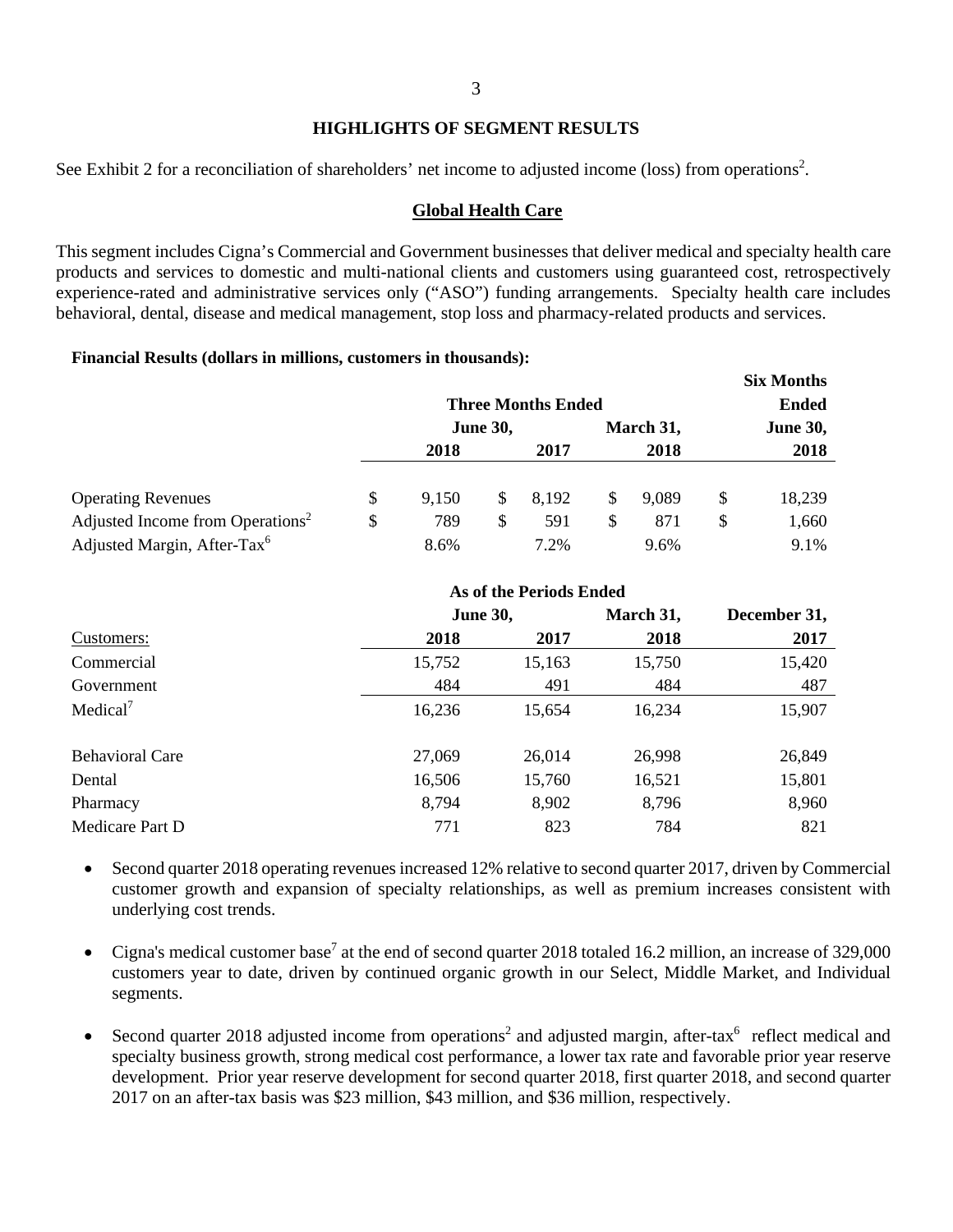- The Total Commercial medical care ratio<sup>8</sup> ("MCR") of 76.3% for second quarter 2018 reflects the consistent strong performance of our Commercial Employer business, favorability in Individual, the pricing effect of the resumption of the health insurance tax, and favorable prior year reserve development.
- The Total Government MCR<sup>8</sup> of 83.7% for second quarter 2018 reflects solid execution in both Medicare Advantage and Part D.
- The second quarter 2018 Global Health Care operating expense ratio<sup>8</sup> of 22.7% reflects the return of the health insurance tax, ongoing investments in growth and innovation, and continued effective expense management.
- Global Health Care net medical costs payable<sup>9</sup> was approximately \$2.76 billion at June 30, 2018 and \$2.45 billion at December 31, 2017.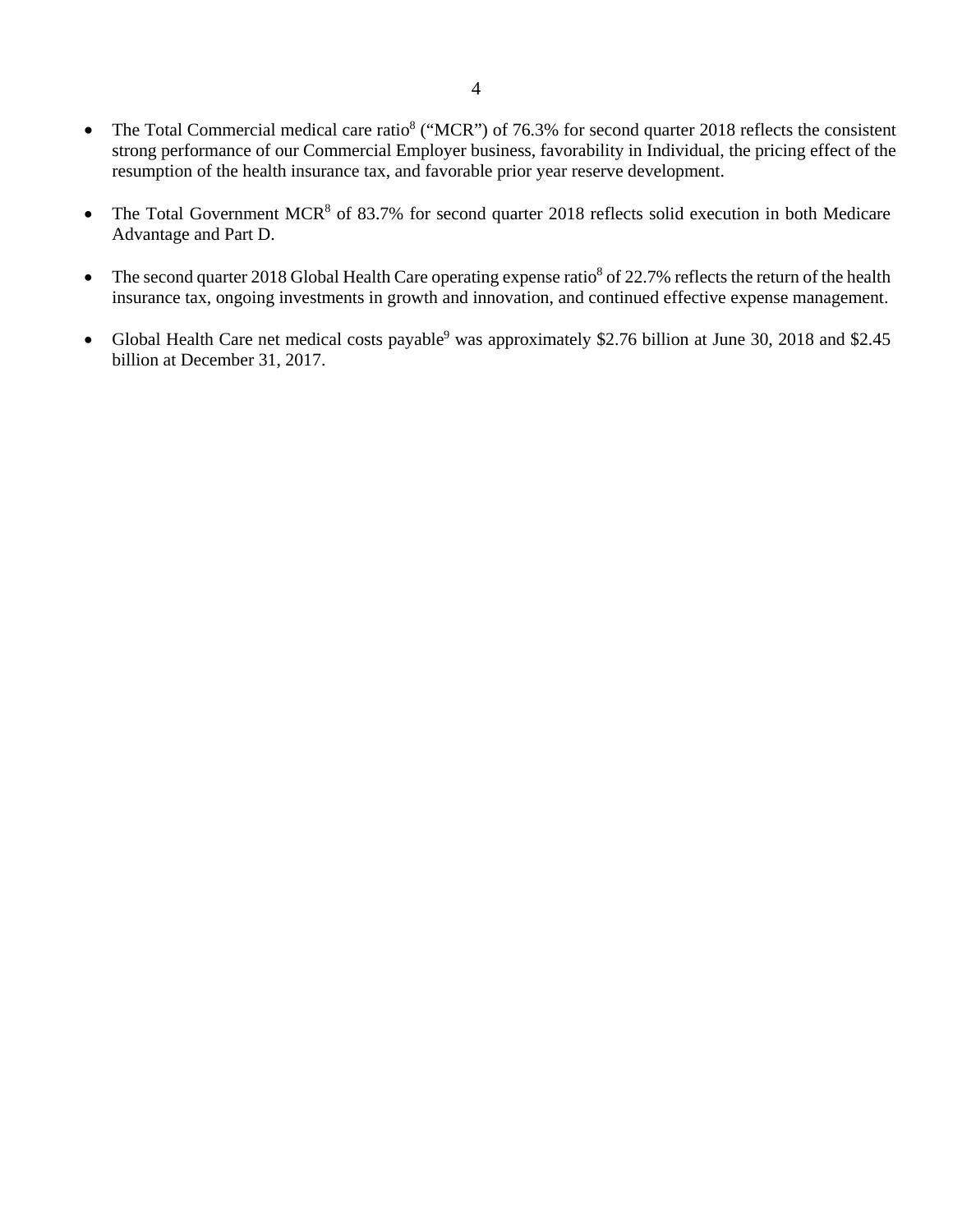#### **Global Supplemental Benefits**

This segment includes Cigna's global individual supplemental health, life and accident insurance business, primarily in Asia, and Medicare supplement coverage in the United States.

#### **Financial Results (dollars in millions, policies in thousands):**

|                                                    |                           |                         |              |           | <b>Six Months</b> |
|----------------------------------------------------|---------------------------|-------------------------|--------------|-----------|-------------------|
|                                                    | <b>Three Months Ended</b> |                         | <b>Ended</b> |           |                   |
|                                                    | <b>June 30,</b>           |                         |              | March 31, | <b>June 30,</b>   |
|                                                    | 2018                      | 2017                    |              | 2018      | 2018              |
|                                                    |                           |                         |              |           |                   |
| Operating Revenues <sup>10</sup>                   | \$<br>1,106               | \$<br>955               | \$           | 1,102     | \$<br>2,208       |
| Adjusted Income from Operations <sup>2</sup> $\$\$ | 118                       | \$<br>105               | \$           | 112       | \$<br>230         |
| Adjusted Margin, After-Tax <sup>6</sup>            | 10.7%                     | 11.0%                   |              | 10.2%     | 10.4%             |
|                                                    |                           | As of the Periods Ended |              |           |                   |
|                                                    | <b>June 30,</b>           |                         |              | March 31, | December 31,      |
|                                                    | 2018                      | 2017                    |              | 2018      | 2017              |
| Policies <sup>10</sup>                             |                           |                         |              |           |                   |
|                                                    | 13,604                    | 13,058                  |              | 13,491    | 13,138            |

- Global Supplemental Benefits delivered strong revenue growth and margins in second quarter 2018, as we further deepen our customer relationships and broaden our distribution capabilities in our targeted markets.
- Second quarter 2018 operating revenues<sup>10</sup> grew 16% over second quarter 2017, primarily reflecting continued business growth.
- Second quarter 2018 adjusted income from operations<sup>2</sup> and adjusted margin, after-tax<sup>6</sup> reflect business growth and strong operating expense management.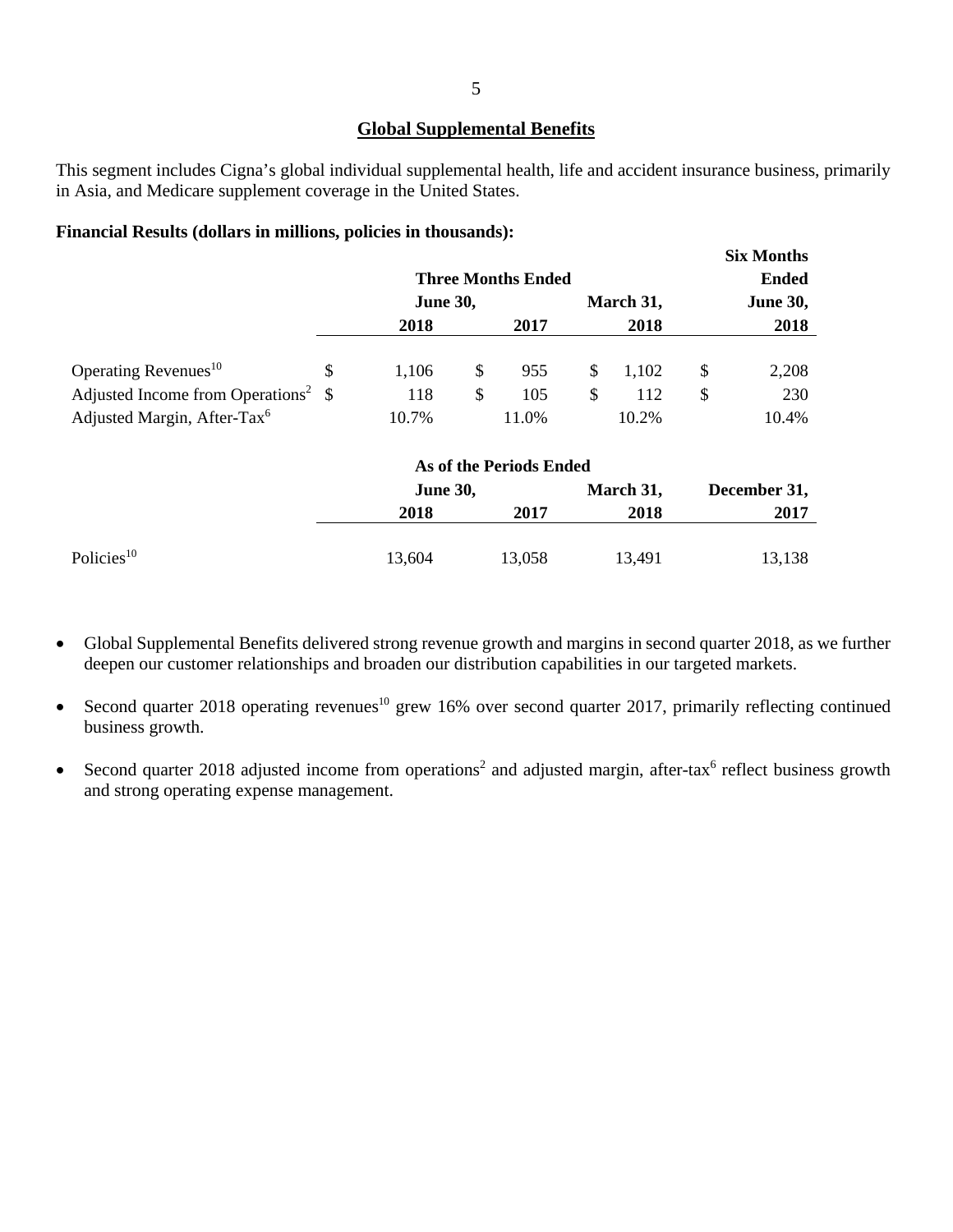#### **Group Disability and Life**

This segment includes Cigna's group disability, life and accident insurance operations.

#### **Financial Results (dollars in millions):**

|                                                         |                 | <b>Three Months Ended</b> |       | <b>Six Months</b><br><b>Ended</b> |           |              |                 |
|---------------------------------------------------------|-----------------|---------------------------|-------|-----------------------------------|-----------|--------------|-----------------|
|                                                         | <b>June 30,</b> |                           |       |                                   | March 31, |              | <b>June 30,</b> |
|                                                         | 2018            |                           | 2017  |                                   | 2018      |              | 2018            |
|                                                         |                 |                           |       |                                   |           |              |                 |
| <b>Operating Revenues</b>                               | \$<br>1.127     | S.                        | 1,112 | S.                                | 1.116     | <sup>S</sup> | 2,243           |
| Adjusted Income (Loss) from Operations <sup>2</sup> $\$ | 103             | S                         | 83    | \$                                | 67        | \$           | 170             |
| Adjusted Margin, After-Tax <sup>6</sup>                 | 9.1%            |                           | 7.5%  |                                   | 6.0%      |              | 7.6%            |

• Second quarter 2018 adjusted income from operations<sup>2</sup> and adjusted margin, after-tax<sup>6</sup> reflect solid disability performance and favorable life results.

#### **Corporate & Other Operations**

Adjusted loss from operations<sup>2</sup> for Cigna's remaining operations is presented below:

#### **Financial Results (dollars in millions):**

|                              |    |                           |    |              |   |           |                 | <b>Six Months</b> |  |
|------------------------------|----|---------------------------|----|--------------|---|-----------|-----------------|-------------------|--|
|                              |    | <b>Three Months Ended</b> |    | <b>Ended</b> |   |           |                 |                   |  |
|                              |    | <b>June 30,</b>           |    |              |   | March 31, | <b>June 30,</b> |                   |  |
|                              |    | 2018                      |    | 2017         |   | 2018      |                 | 2018              |  |
| Corporate & Other Operations | S. | (55)                      | \$ | (29)         | S | (40)      |                 | (95)              |  |

Second quarter 2018 adjusted loss from operations<sup>2</sup> increased relative to second quarter 2017 primarily driven by lower corporate tax benefits.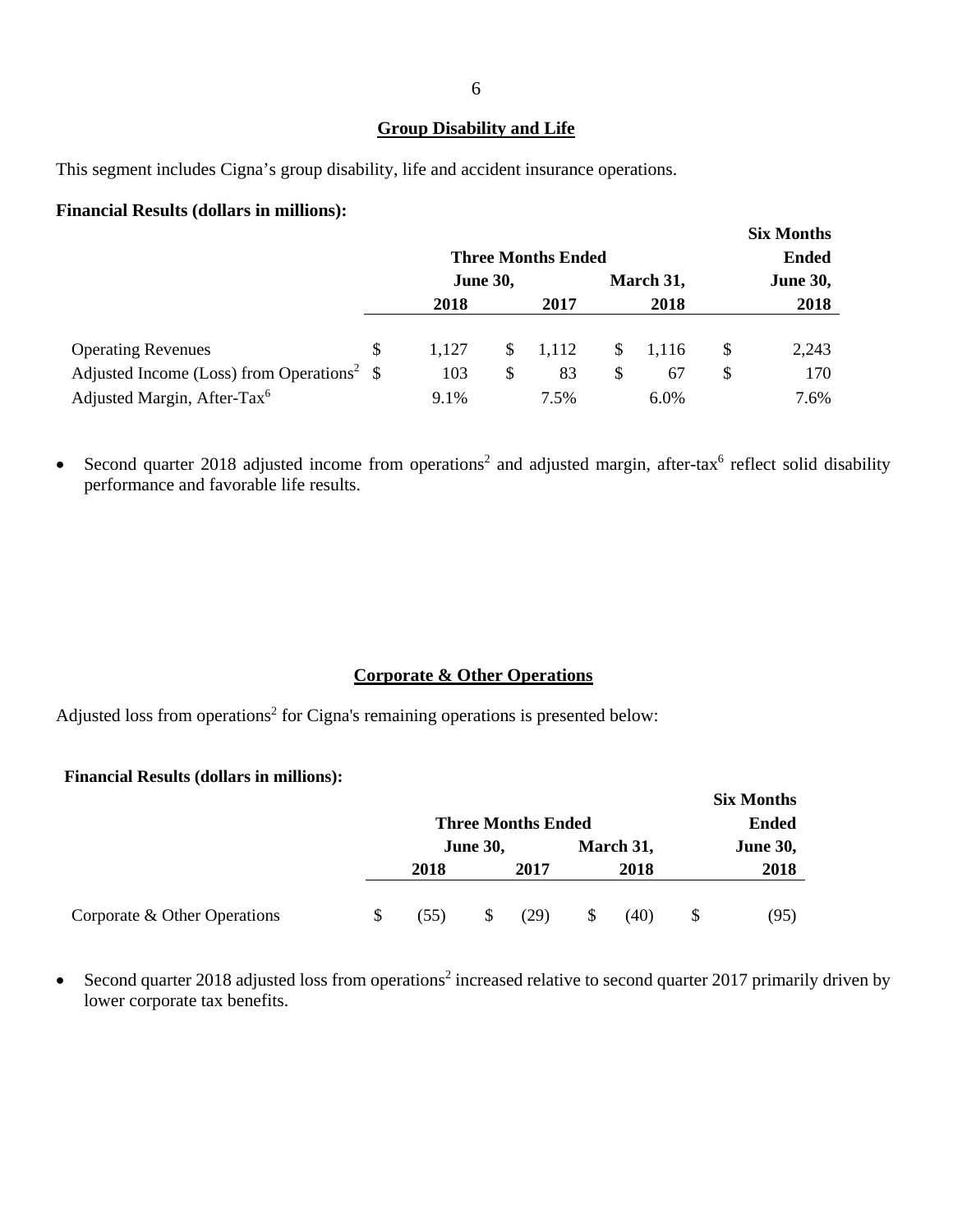#### **2018 OUTLOOK**

Cigna's outlook for full year 2018 consolidated adjusted income from operations<sup>2,3,4</sup> is in the range of \$3.34 billion to \$3.42 billion, or \$13.60 to \$13.90 per share. Cigna's outlook excludes the impact of additional prior year reserve development and potential effects of any future capital deployment<sup>4</sup>.

| (dollars in millions, except where noted and per share amounts)                 |                           | <b>Projection for Full-</b><br><b>Year Ending</b><br>December 31, 2018 <sup>2,3,4</sup> | <b>Change</b><br>from Prior<br>Projection |
|---------------------------------------------------------------------------------|---------------------------|-----------------------------------------------------------------------------------------|-------------------------------------------|
| <b>Adjusted Income (Loss) from Operations</b>                                   |                           |                                                                                         |                                           |
| Global Health Care                                                              | \$                        | 2,830 to 2,870                                                                          | \$<br>$+140$ to 160                       |
| <b>Global Supplemental Benefits</b>                                             | \$                        | 400 to 420                                                                              | \$<br>$+10$                               |
| Group Disability and Life                                                       | \$                        | 330 to 350                                                                              | \$                                        |
| <b>Ongoing Businesses</b>                                                       | $\boldsymbol{\mathsf{S}}$ | 3,560 to 3,640                                                                          | \$<br>$+150$ to 170                       |
| Corporate & Other Operations                                                    | \$                        | (220)                                                                                   | \$                                        |
| Consolidated Adjusted Income from Operations                                    | \$                        | 3,340 to 3,420                                                                          | \$<br>$+$ 150 to 170 $\,$                 |
| Consolidated Adjusted Income from Operations, per share                         | $\boldsymbol{\mathsf{S}}$ | 13.60 to 13.90                                                                          | \$<br>$+0.65$ to 0.75                     |
| <b>2018 Operating Metrics and Ratios Outlook</b><br><b>Total Revenue Growth</b> |                           | Approximately 8%                                                                        | $+50$ bps                                 |
| <b>Full Year Total Commercial Medical Care Ratio<sup>8</sup></b>                |                           | 77.0% to 78.0%                                                                          | $-50$ bps                                 |
| <b>Full Year Total Government Medical Care Ratio<sup>8</sup></b>                |                           | 83.0% to 84.0%                                                                          | $-50$ bps                                 |
| Full Year Global Health Care Operating Expense Ratio <sup>8</sup>               |                           | 22.5% to 23.5%                                                                          |                                           |
| <b>Global Medical Customer Growth<sup>7</sup></b>                               |                           | 400,000 to 500,000<br>Customers                                                         |                                           |
| <b>Full Year Medical Cost Trend</b> <sup>11</sup>                               |                           | 3.5% to 4.5%                                                                            | $-50$ bps                                 |
| <b>Consolidated Adjusted Tax Rate</b> <sup>12</sup>                             |                           | 24% to 25%                                                                              |                                           |

The foregoing statements represent the company's current estimates of Cigna's 2018 consolidated and segment adjusted income from operations<sup>2,3,4</sup> and other key metrics as of the date of this release. Actual results may differ materially depending on a number of factors. Investors are urged to read the Cautionary Note Regarding Forward-Looking Statements included in this release. Management does not assume any obligation to update these estimates.

This quarterly earnings release and the Quarterly Financial Supplement are available on Cigna's website in the Investor Relations section (http://www.cigna.com/aboutcigna/investors). Management will be hosting a conference call to review second quarter 2018 results and discuss full year 2018 outlook beginning at 8:30 a.m. EDT. A link to the conference call is available at www.cigna.com under the About Cigna, Investor Relations section.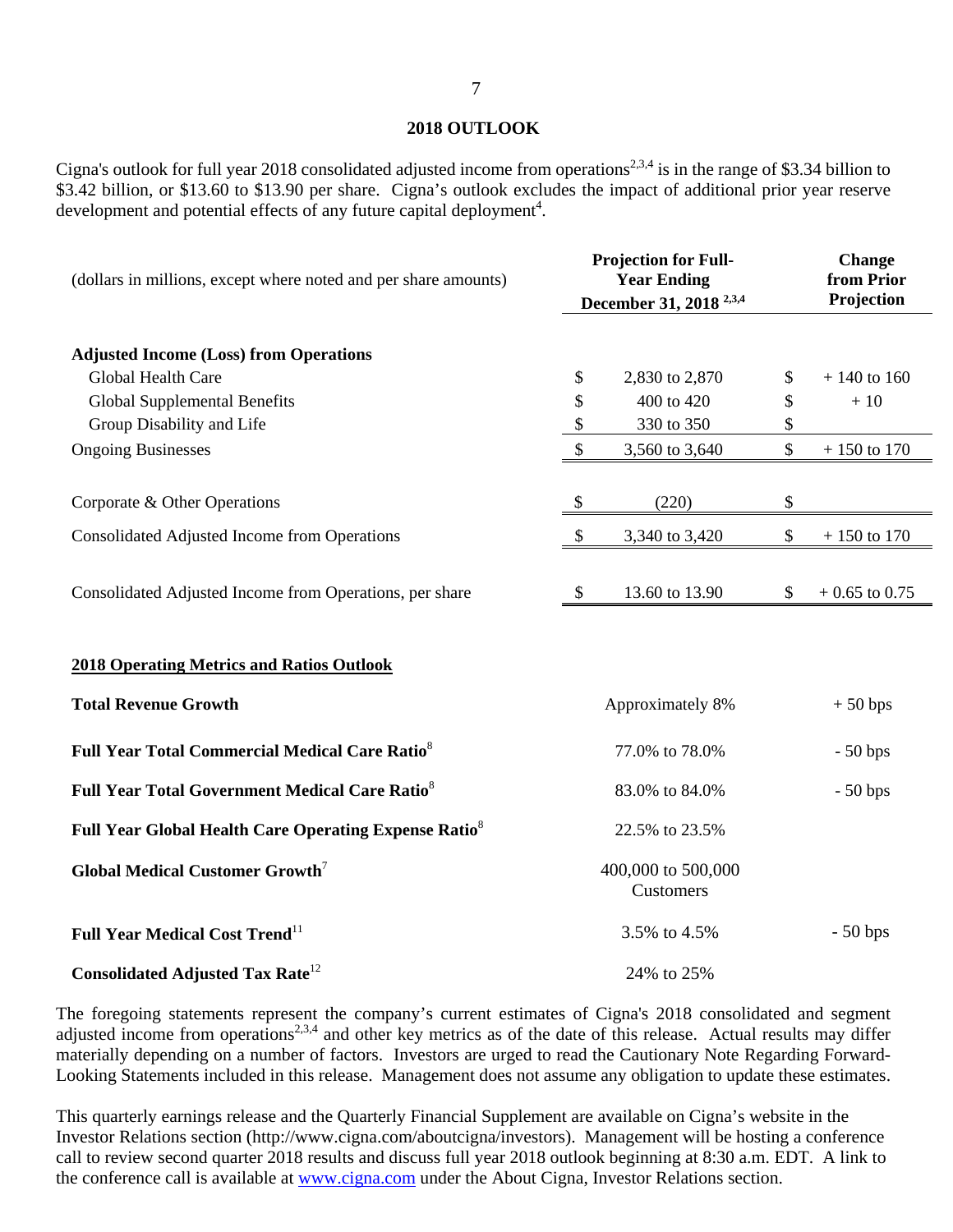#### **Earnings Conference Call**

The call-in numbers for the conference call are as follows:

 Live Call (**888) 324-7575** (Domestic) (**210) 234-0013** (International) Passcode: **8022018**

 Replay (**800) 391-9847** (Domestic) (**402) 220-3093** (International)

It is strongly suggested you dial in to the conference call by 8:15 a.m. EDT.

#### **About Cigna**

Cigna Corporation (NYSE: CI) is a global health service company dedicated to helping people improve their health, wellbeing and sense of security. All products and services are provided exclusively by or through operating subsidiaries of Cigna Corporation, including Cigna Health and Life Insurance Company, Connecticut General Life Insurance Company, Life Insurance Company of North America, Cigna Life Insurance Company of New York, or their affiliates. Such products and services include an integrated suite of health services, such as medical, dental, behavioral health, pharmacy, vision, supplemental benefits, and other related products including group life, accident and disability insurance. Cigna maintains sales capability in over 30 countries and jurisdictions, and has more than 95 million customer relationships throughout the world. To learn more about Cigna®, including links to follow us on Facebook or Twitter, visit www.cigna.com. For more information about Cigna's proposed acquisition of Express Scripts, please visit www.advancinghealthcare.com.

#### **Notes:**

- **1. Effective January 1, 2018, the company adopted Accounting Standards Update 2014-09 "Revenue from Contracts with Customers" through full retrospective restatement. The adoption of ASU 2014-09 had no impact to shareholders' net income, adjusted income from operations or cash flows, however the adoption resulted in certain reclassifications in the Consolidated and Global Health Care Segment income statements. Additional information regarding adoption of the new revenue accounting standard is available in the company's Form 10- Q expected to be filed on August 2, 2018.**
- **2. Adjusted income (loss) from operations is defined as shareholders' net income (loss) excluding the following aftertax adjustments: net realized investment results, net amortization of other acquired intangible assets and special items. Special items are identified in Exhibit 2 of this earnings release.**

**Adjusted income (loss) from operations is a measure of profitability used by Cigna's management because it presents the underlying results of operations of Cigna's businesses and permits analysis of trends in underlying revenue, expenses and shareholders' net income. This consolidated measure is not determined in accordance with accounting principles generally accepted in the United States (GAAP) and should not be viewed as a substitute for the most directly comparable GAAP measure, shareholders' net income. See Exhibits 1 and 2 for a reconciliation of adjusted income from operations to shareholders' net income.** 

**3. Management is not able to provide a reconciliation to shareholders' net income (loss) on a forward-looking basis because we are unable to predict, without unreasonable effort, certain components thereof including (i) future net realized investment results and (ii) future special items. These items are inherently uncertain and depend on various factors, many of which are beyond our control. As such, any associated estimate and its impact on shareholders' net income could vary materially.**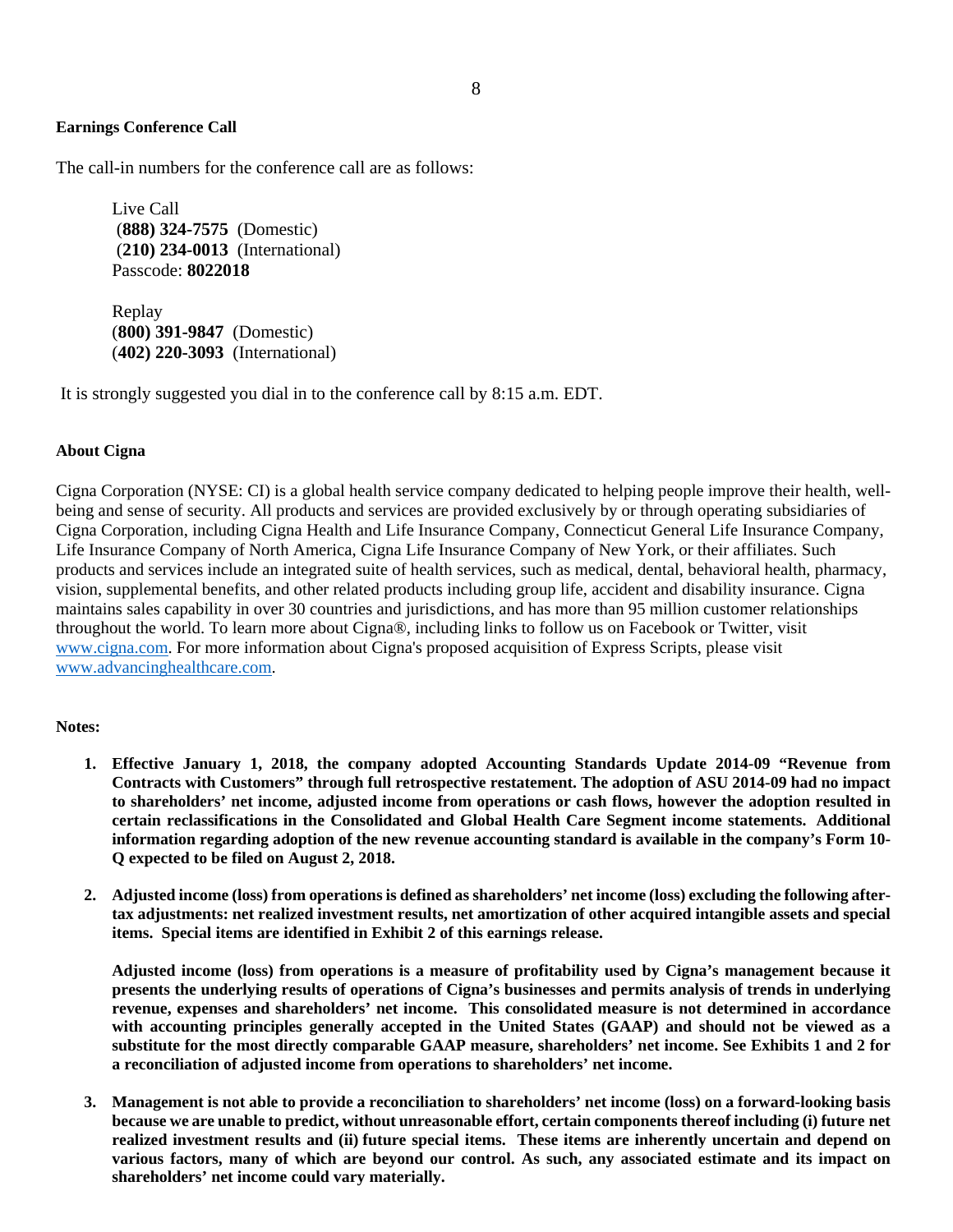- **4. The company's outlook excludes the potential effects of any share repurchases or business combinations that may occur after the date of this earnings release. Also, the company's outlook is presented on the basis of the new revenue accounting standard (ASU 2014-09) adopted effective January 1, 2018.**
- **5. The measure "consolidated operating revenues" is not determined in accordance with GAAP and should not be viewed as a substitute for the most directly comparable GAAP measure, "total revenues." We define consolidated operating revenues as total revenues excluding realized investment results. Investments gains or losses are managed based on factors largely unrelated to the underlying business purpose of each segment and are not indicative of the underlying performance of our core business operations, so they are excluded from consolidated operating revenues. See Exhibit 1 for a reconciliation of consolidated operating revenues to total revenues.**
- **6. Adjusted margin, after-tax, is calculated by dividing adjusted income (loss) from operations by operating revenues for each segment.**
- **7. Global medical customers include individuals who meet any one of the following criteria: are covered under a medical insurance policy, managed care arrangement, or service agreement issued by Cigna; have access to Cigna's provider network for covered services under their medical plan; or have medical claims and services that are administered by Cigna.**
- **8. Operating ratios are defined as follows:** 
	- **Total Commercial medical care ratio represents medical costs as a percentage of premiums for all commercial risk products, including medical, pharmacy, dental, stop loss and behavioral products provided through guaranteed cost or experience-rated funding arrangements in both the United States and internationally.**
	- **Total Government medical care ratio represents medical costs as a percentage of premiums for Medicare Advantage, Medicare Part D, and Medicaid products.**
	- **Global Health Care operating expense ratio represents operating expenses excluding acquisition related amortization expense as a percentage of operating revenue in the Global Health Care segment.**
- **9. Global Health Care medical costs payable are presented net of reinsurance and other recoverables. The gross Global Health Care medical costs payable balance was \$3.01 billion as of June 30, 2018 and \$2.72 billion as of December 31, 2017.**
- **10. Cigna owns a 50% noncontrolling interest in its China joint venture and a 49% noncontrolling interest in its India joint venture. Only Cigna's proportional share of these joint ventures' earnings is reported in Operating Revenues using the equity method of accounting under GAAP. The policy counts for the Global Supplemental Benefits segment do not include the China and India joint ventures.**
- **11. Medical cost trend includes all U.S. commercial employer funding arrangements.**
- **12. The measure "consolidated adjusted tax rate" is not determined in accordance with GAAP and should not be viewed as a substitute for the most directly comparable GAAP measure, "consolidated effective tax rate." We define consolidated adjusted tax rate as the income tax rate applicable to the company's pre-tax income excluding net realized investment results, net amortization of other acquired intangible assets and special items. Management is not able to provide a reconciliation to the consolidated effective tax rate on a forward-looking basis because we are unable to predict, without unreasonable effort, certain components thereof including (i) future net realized investment results and (ii) future special items.**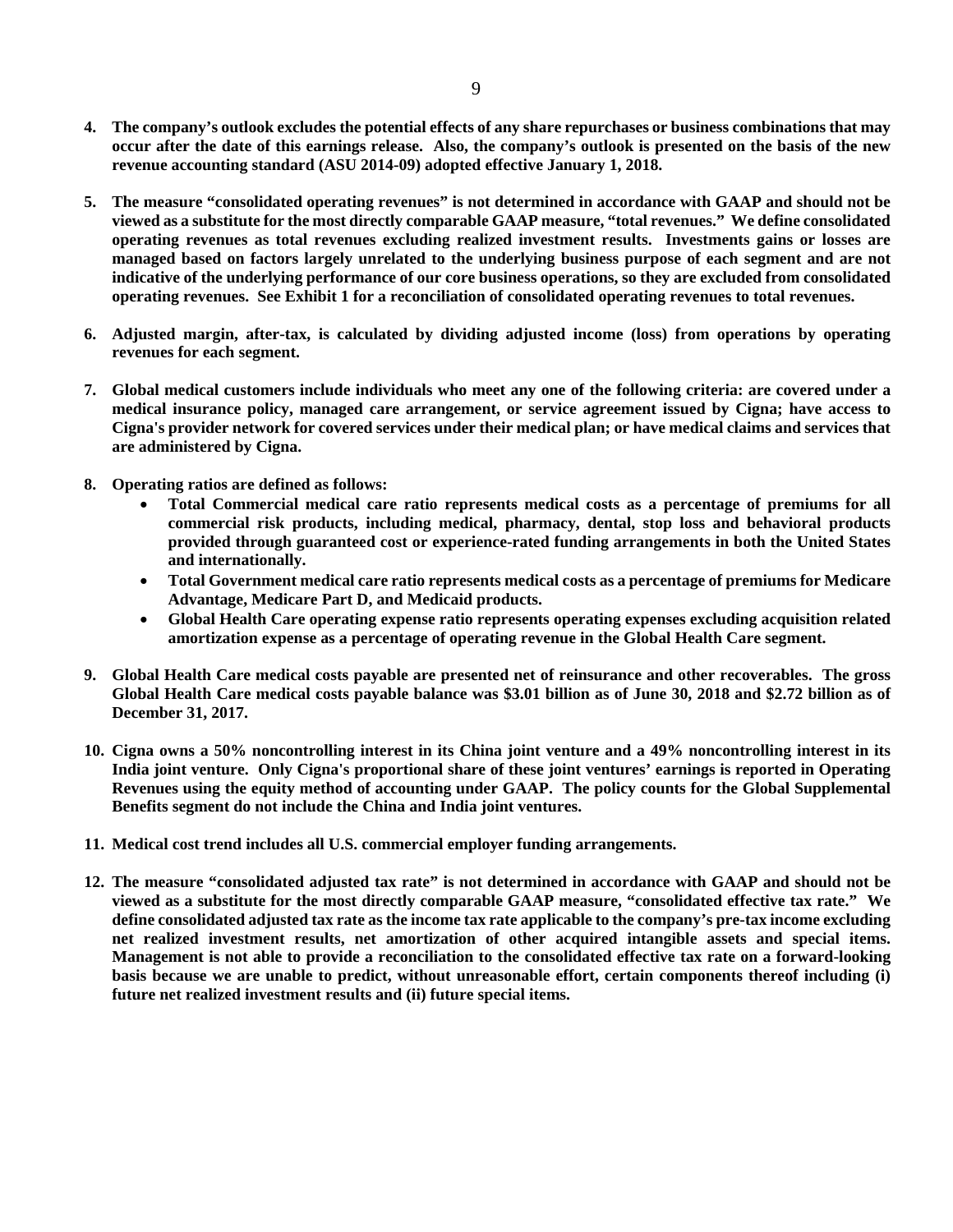#### **CAUTIONARY NOTE REGARDING FORWARD-LOOKING STATEMENTS**

This press release, and oral statements made with respect to information contained in this release, may contain forward-looking statements within the meaning of the Private Securities Litigation Reform Act of 1995. Forward-looking statements are based on Cigna's current expectations and projections about future trends, events and uncertainties. These statements are not historical facts. Forward-looking statements may include, among others, statements concerning our projected adjusted income (loss) from operations outlook for 2018, on both a consolidated and segment basis; projected total revenue growth and global medical customer growth, each over year end 2017; projected growth beyond 2018; projected medical care and operating expense ratios and medical cost trends; our projected consolidated adjusted tax rate; future financial or operating performance, including our ability to deliver personalized and innovative solutions for our customers and clients; future growth, business strategy, strategic or operational initiatives; economic, regulatory or competitive environments, particularly with respect to the pace and extent of change in these areas; financing or capital deployment plans and amounts available for future deployment; our prospects for growth in the coming years; the proposed merger (the "Merger") with Express Scripts Holding Company ("Express Scripts") and other statements regarding Cigna's future beliefs, expectations, plans, intentions, financial condition or performance. You may identify forward-looking statements by the use of words such as "believe," "expect," "plan," "intend," "anticipate," "estimate," "predict," "potential," "may," "should," "will" or other words or expressions of similar meaning, although not all forward-looking statements contain such terms.

Forward-looking statements are subject to risks and uncertainties, both known and unknown, that could cause actual results to differ materially from those expressed or implied in forward-looking statements. Such risks and uncertainties include, but are not limited to: our ability to achieve our financial, strategic and operational plans or initiatives; our ability to predict and manage medical costs and price effectively and develop and maintain good relationships with physicians, hospitals and other health care providers; the impact of modifications to our operations and processes; our ability to identify potential strategic acquisitions or transactions and realize the expected benefits of such transactions, including with respect to the Merger; the substantial level of government regulation over our business and the potential effects of new laws or regulations or changes in existing laws or regulations; the outcome of litigation, regulatory audits, investigations, actions and/or guaranty fund assessments; uncertainties surrounding participation in government-sponsored programs such as Medicare; the effectiveness and security of our information technology and other business systems; unfavorable industry, economic or political conditions, including foreign currency movements; acts of war, terrorism, natural disasters or pandemics; our ability to obtain shareholder or regulatory approvals required for the Merger or the requirement to accept conditions that could reduce the anticipated benefits of the Merger as a condition to obtaining regulatory approvals; the possibility that the anticipated benefits from the merger cannot be realized in full, or at all or may take longer to realize than expected; a longer time than anticipated to consummate the proposed Merger; problems regarding the successful integration of the businesses of Express Scripts and Cigna; unexpected costs regarding the proposed Merger; diversion of management's attention from ongoing business operations and opportunities during the pendency of the Merger; potential litigation associated with the proposed Merger; the ability to retain key personnel; the availability of financing, including relating to the proposed Merger; effects on the businesses as a result of uncertainty surrounding the proposed Merger; as well as more specific risks and uncertainties discussed in our most recent report on Form 10-K and subsequent reports on Forms 10-Q and 8-K available on the Investor Relations section of www.cigna.com as well as on Express Scripts' most recent report on Form 10-K and subsequent reports on Forms 10-Q and 8-K available on the Investor Relations section of www.expressscripts.com. You should not place undue reliance on forward-looking statements, which speak only as of the date they are made, are not guarantees of future performance or results, and are subject to risks, uncertainties and assumptions that are difficult to predict or quantify. Cigna undertakes no obligation to update or revise any forward-looking statement, whether as a result of new information, future events or otherwise, except as may be required by law.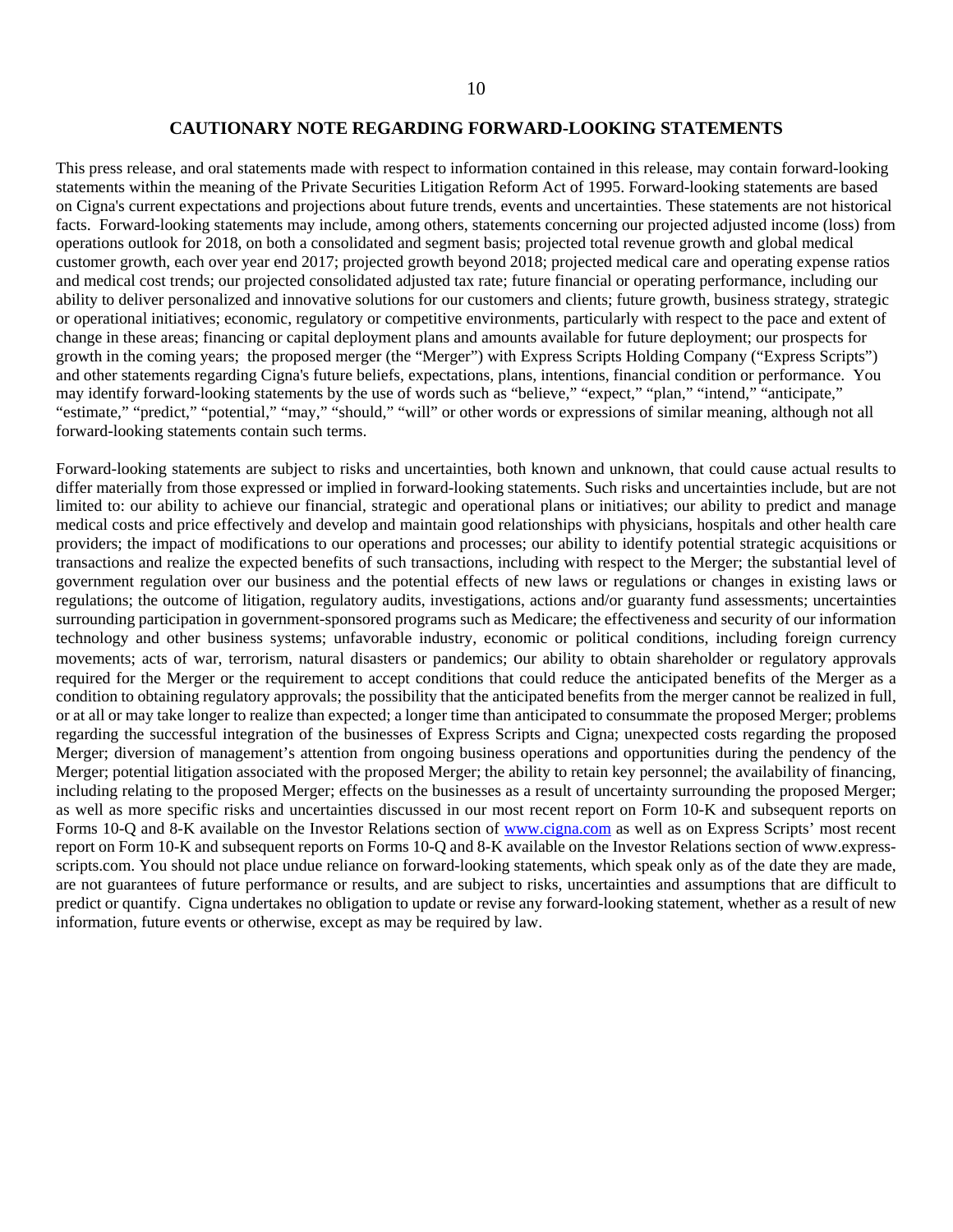#### **CIGNA CORPORATION COMPARATIVE SUMMARY OF FINANCIAL RESULTS (unaudited) Exhibit 1**

*(Dollars in millions, except per share amounts)*

|                                                                                                                                                                                                 | <b>Three Months Ended</b>                 | <b>June 30,</b> |                                    |    | <b>Six Months Ended</b><br>June 30,   |     |                                       |  |  |
|-------------------------------------------------------------------------------------------------------------------------------------------------------------------------------------------------|-------------------------------------------|-----------------|------------------------------------|----|---------------------------------------|-----|---------------------------------------|--|--|
|                                                                                                                                                                                                 | 2018                                      |                 | 2017                               |    | 2018                                  |     | 2017                                  |  |  |
| <b>REVENUES</b>                                                                                                                                                                                 |                                           |                 |                                    |    |                                       |     |                                       |  |  |
| Premiums<br>Fees<br>Net investment income<br>Mail order pharmacy revenues<br>Other revenues                                                                                                     | \$<br>9,012<br>1,360<br>352<br>758<br>(2) | \$              | 8,057<br>1,239<br>308<br>757<br>13 | \$ | 18,011<br>2,713<br>681<br>1,475<br>13 | \$  | 16,208<br>2.487<br>611<br>1.467<br>29 |  |  |
| Net realized investment gains (losses)                                                                                                                                                          | (3)                                       |                 | 51                                 |    | (36)                                  |     | 97                                    |  |  |
| <b>Total revenues</b><br>Less: Net realized investment gains (losses)<br>Less: Net realized investment (losses) from equity method subsidiaries <sup>(1)</sup>                                  | 11,477<br>(3)<br>(20)                     |                 | 10,425<br>51                       |    | 22,857<br>(36)<br>(22)                |     | 20,899<br>97                          |  |  |
| Consolidated operating revenues                                                                                                                                                                 | 11,500                                    |                 | 10,374                             | S  | 22,915                                | \$  | 20,802                                |  |  |
| <b>SHAREHOLDERS' NET INCOME (LOSS)</b>                                                                                                                                                          |                                           |                 |                                    |    |                                       |     |                                       |  |  |
| Shareholders' net income (loss)<br>After-tax adjustments to reconcile to adjusted income from operations:<br>Net realized investment (gains) losses <sup>(1)</sup>                              | \$<br>806<br>22                           | \$              | 813<br>(34)                        | \$ | 1,721<br>47                           | \$  | 1,411<br>(65)                         |  |  |
| Amortization of other acquired intangible assets                                                                                                                                                | 18                                        |                 | 18                                 |    | 38                                    |     | 38                                    |  |  |
| Special items                                                                                                                                                                                   | 109                                       |                 | (47)                               |    | 159                                   |     | 85                                    |  |  |
| Adjusted income from operations <sup>(2)</sup>                                                                                                                                                  | \$<br>955                                 | \$              | 750                                | \$ | 1,965                                 | \$  | 1,469                                 |  |  |
| Adjusted income (loss) from operations by segment<br>Global Health Care<br><b>Global Supplemental Benefits</b><br>Group Disability and Life<br><b>Ongoing Operations</b><br>Corporate and Other | \$<br>789<br>118<br>103<br>1,010<br>(55)  | S               | 591<br>105<br>83<br>779<br>(29)    | \$ | 1,660<br>230<br>170<br>2,060<br>(95)  | \$  | 1,201<br>179<br>151<br>1,531<br>(62)  |  |  |
| Total adjusted income from operations <sup>(2)</sup>                                                                                                                                            | \$<br>955                                 | \$              | 750                                | \$ | 1,965                                 | \$  | 1,469                                 |  |  |
| <b>DILUTED EARNINGS PER SHARE</b>                                                                                                                                                               |                                           |                 |                                    |    |                                       |     |                                       |  |  |
| Shareholders' net income (loss)<br>After-tax adjustments to reconcile to adjusted income from operations:<br>Net realized investment (gains) losses <sup>(1)</sup>                              | \$<br>3.29<br>0.09                        | \$              | 3.15<br>(0.13)                     | \$ | 7.01<br>0.19                          | \$  | 5.45<br>(0.25)                        |  |  |
| Amortization of other acquired intangible assets                                                                                                                                                | 0.07                                      |                 | 0.07                               |    | 0.15                                  |     | 0.15                                  |  |  |
| Special items                                                                                                                                                                                   | 0.44                                      |                 | (0.18)                             |    | 0.65                                  |     | 0.32                                  |  |  |
| Adjusted income from operations <sup>(2)</sup>                                                                                                                                                  | \$<br>3.89                                | \$              | 2.91                               | \$ | 8.00                                  | \$  | 5.67                                  |  |  |
| Weighted average shares (in thousands)                                                                                                                                                          | 245,339                                   |                 | 258,061                            |    | 245,564                               |     | 258,913                               |  |  |
| Common shares outstanding (in thousands)                                                                                                                                                        |                                           |                 |                                    |    | 243.340                               |     | 252,859                               |  |  |
| SHAREHOLDERS' EQUITY at June 30,                                                                                                                                                                |                                           |                 |                                    | \$ | 14,743                                | \$. | 14,522                                |  |  |
| SHAREHOLDERS' EQUITY PER SHARE at June 30,                                                                                                                                                      |                                           |                 |                                    | \$ | 60.59                                 | \$  | 57.43                                 |  |  |

*(1) Beginning in 2018, Cigna's share of the realized investment results of its joint ventures in China and India that is reported in other revenues is excluded from operating revenues and adjusted income from operations.*

*(2) Adjusted income (loss) from operations is defined as shareholders' net income (loss) excluding the following after-tax adjustments: realized investment results; amortization of other acquired intangible assets; and special items (identified and quantified on Exhibit 2).*